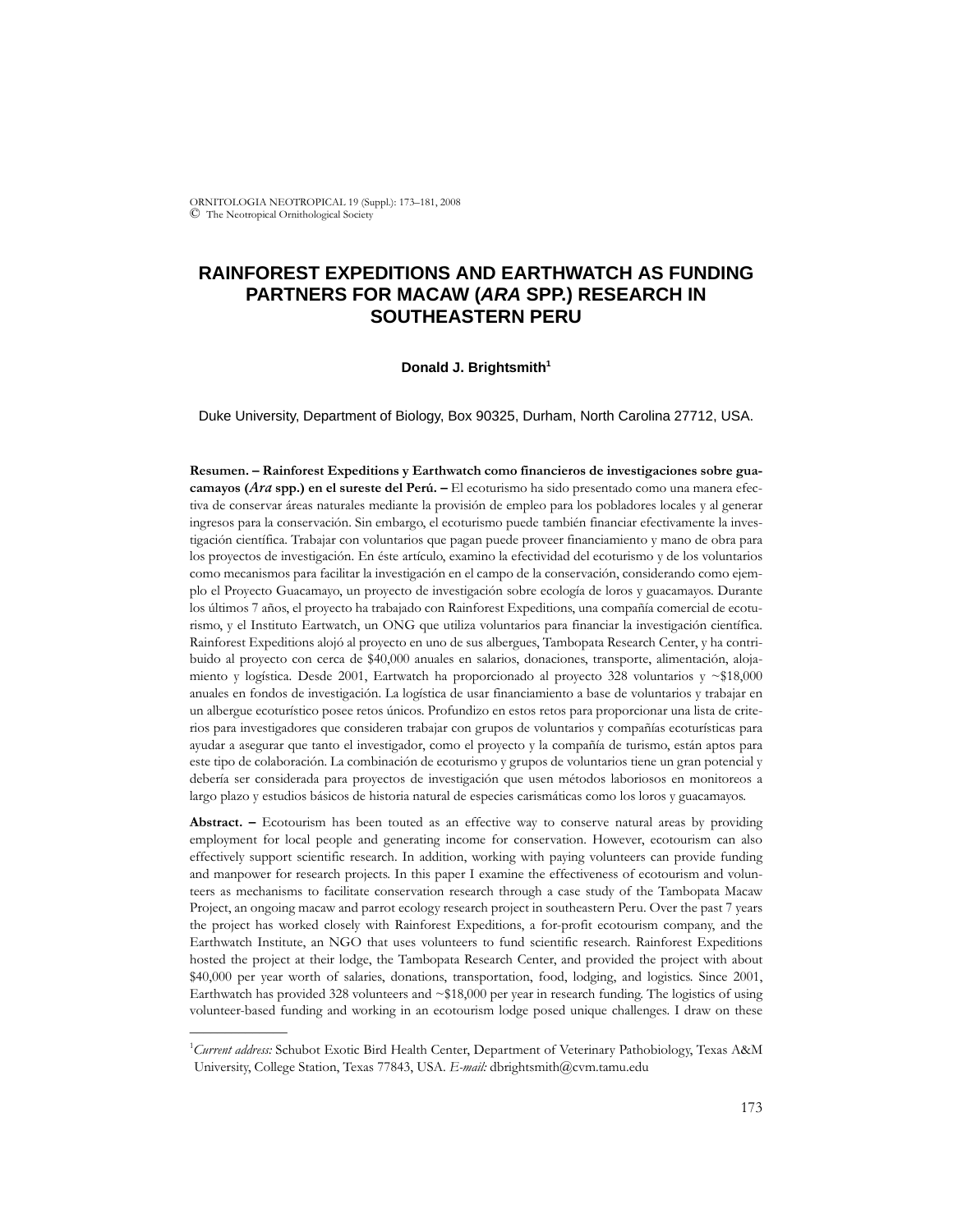#### **BRIGHTSMITH**

challenges to provide lists of criteria for researchers considering working with volunteer groups and ecotourism companies to help ensure that the researcher, the project, and the ecotourism company are suited to this type of collaboration. The combination of ecotourism and volunteer groups has great potential and should be considered for research projects using labor intensive methods to conduct long term monitoring and basic natural history studies of charismatic species like macaws and parrots. *Accepted 22 October 2007.*

**Key words:** Ecotourism, macaws, parrots, volunteers, funding, research.

# INTRODUCTION

The study and conservation of biological diversity usually requires a great deal more funding than can be made available by traditional government grants or the international community (Frickmann Young 2005). In addition, the past few decades have seen a shift in funding away from natural history studies and biological monitoring towards molecular biology (Wilson 1994). The repercussions of this trend are especially severe in tropical ecosystems, where basic natural history remains unknown, even for many large charismatic species. As a result, scientists working to fill the void in our knowledge of basic tropical ecology could benefit from exploring alternative funding sources.

Nature-based tourism has been touted as a mechanism to promote ecosystem conservation and sustainable development, especially in the developing world. While the promise of such tourism is often overstated (Bookbinder *et al.* 1998), numerous case studies show conservation and local communities can benefit from their association with tourism (Getz *et al.* 1999, Stronza 2000, Báez 2002). When nature-based tourism is responsibly conducted (e.g., ecotourism), local communities benefit from sales of products and handicrafts, increased employment, profit-sharing, vocational training, and increased empowerment (Goodwin 1996, Fennell 2001, Donohoe & Needham 2006). Conservation gains from ecotourism can include funding protected areas, increased

size and effectiveness of protected areas, reduced hunting, reduced land clearing, and increased involvement and support of local people. In turn, responsible ecotourism operators that aid conservation and local communities can reap the benefits through improved reputations, international awards, and more sustainable operations (Goodwin & Swingland 1996, Ayala 2000, Stronza 2000, Okello 2005).

In addition, great potential exists for mutually beneficial collaboration between ecotourism and scientific research. In Panama, a national level strategic plan proposed combining tourism, conservation, and research to increase the quality and quantity of tourism while studying and protecting the nation's key cultural and biological resources (Ayala 1997). In this triumvirate, 1) tourism provides economic incentives and funding for conservation; 2) conservation ensures the long term viability of the resources; and 3) research provides knowledge which can be used to promote and conserve the resources (Ayala 2000). While the link between research and tourism has great theoretical appeal, few published case studies investigate the practical workings of such collaborations.

Aside from the obvious shortage of funding for basic biological and conservation research, there is also a shortage of manpower (Darwall & Dulvy 1996, Foster-Smith & Evans 2003). In many instances, the data that are needed are simple enough to collect that laymen can be quickly trained. In such cases, volunteers can make a great contribution (Birchenough *et al.* 2001). Volunteer labor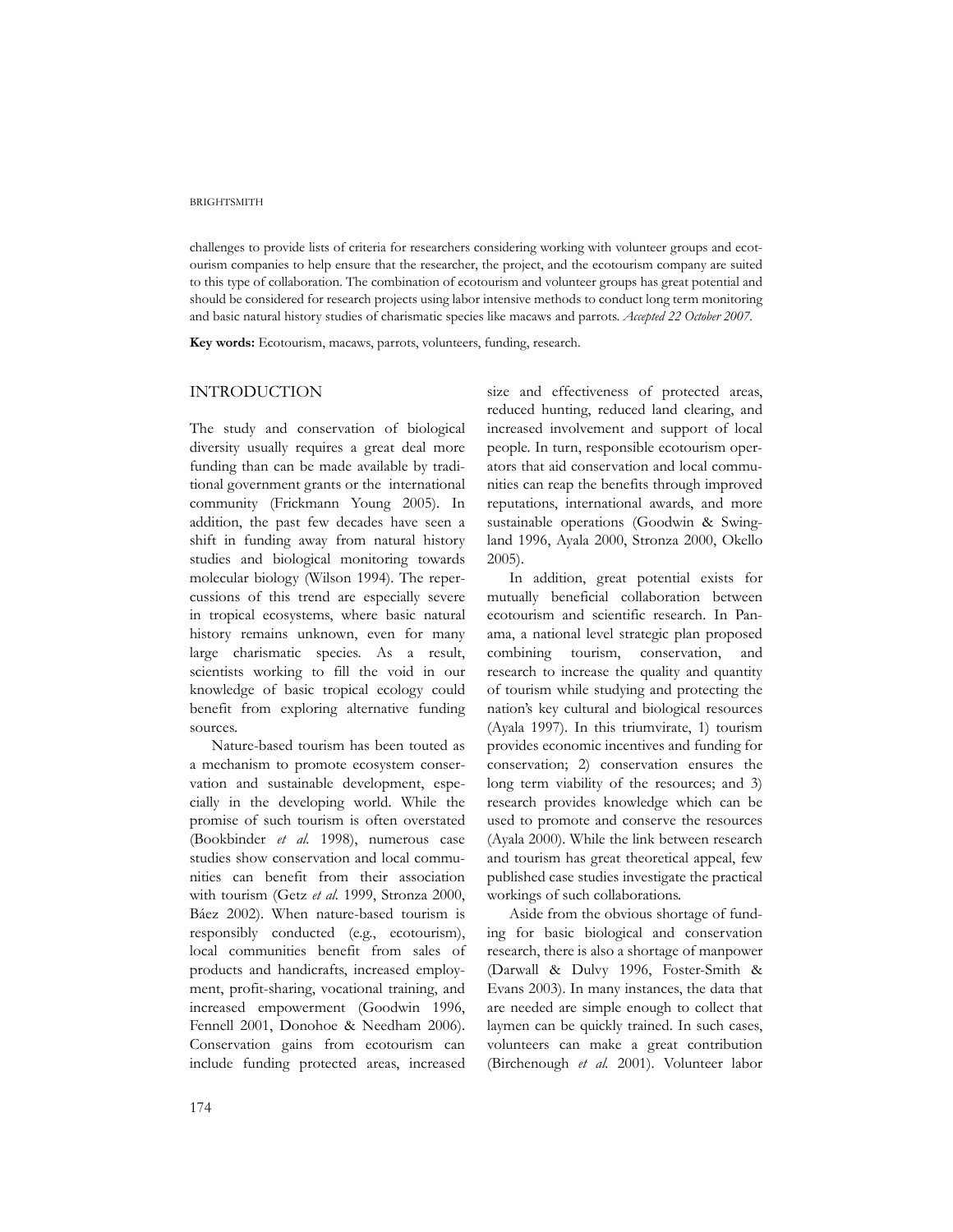must be employed cautiously as inter-observer error from complex and technical protocols reduce data accuracy (Darwall & Dulvy 1996, Foster-Smith & Evans 2003). Despite this, volunteers have collected important data on basic natural history and long term biological trends (Becker & Ghimire 2003, Foster-Smith & Evans 2003). When volunteers can also provide research funding, the benefits are greatly enhanced. One organization which specializes in this is the Earthwatch Institute. Since its founding in 1971, Earthwatch has provided over 1300 scientific research projects with \$4.2 million and over 10.8 million h of volunteer labor (Earthwatch Institute 2007b).

Macaws and parrots are large, charismatic birds which are recognized by people all over the world. This aesthetic appeal makes them great subjects for volunteer-based research projects. However, this same appeal has led to their capture in large numbers for the pet trade, which in turn contributes to their high level of endangerment. Currently nearly 25% of all parrot taxa are threatened with extinction (Birdlife International 2006). Despite our familiarity with these birds in captivity, parrots remain poorly studied in the wild (Collar 1998, Masello & Quillfeldt 2002). Because wild parrots are a valuable ecotourism resource, their study and conservation is an ideal theme for collaboration among ecotourism companies and researchers (Munn 1992, Brightsmith 2006). In this article I provide information from my experience funding basic ecological research on macaws and parrots through partnerships with a for-profit ecotourism company, Rainforest Expeditions, and a non-profit volunteer-based granting agency, the Earthwatch Institute.

## METHODS

*Study site*. The Tambopata Macaw Project is headquartered at Tambopata Research Cen-

ter (13°07'S, 69°36'W, 250 m a.s.l.) in southeastern Peru on the border between the Tambopata National Reserve (275,000 ha) and the Bahuaja-Sonene National Park (537,000 ha, Foster *et al.* 1994). Rainfall totals 3200 mm and is weakly seasonal (Brightsmith 2004). Primary tropical moist forest, *Guadua* bamboo patches, *Mauritia* palm swamps, and riparian successional forest of differing ages surround the site (Griscom & Ashton 2003).

*Tambopata Research Center and the Tambopata Macaw Project.* In 1989, Eduardo Nycander and Kurt Holle founded the Tambopata Research Center. The center was established as a site to host ecotourism and conduct macaw conservation research. In 1992, they founded the for-profit ecotourism company Rainforest Expeditions, S.A.C., of which Tambopata Research Center was their first lodge. From 1999 to February 2005, the lodge had 13 rooms holding 26 guests, and additional accommodations for 16 staff and researchers. Since expansion in February 2005, the lodge has 18 rooms holding 36 guests, plus an additional 34 researchers and staff.

From 1989 to 1993, Nycander and Holle simultaneously ran the ecotourism operations and the macaw research (the Tambopata Macaw Project) at Tambopata Research Center. The research resulted in the publication of various popular magazine articles, the most noteworthy being Munn (1994) and one book chapter summarizing the scientific findings (Nycander et al. 1995). After 1993, the two focused on running Rainforest Expeditions and had little direct involvement with the macaw research. From 1993 to 1998, the macaw research was conducted by young Peruvians working simultaneously as guides and researchers, but no scientific publications were produced. In 1999, Rainforest Expeditions hired the author to take over the macaw and parrot research. From November 1999 to today (February 2007), the author has directed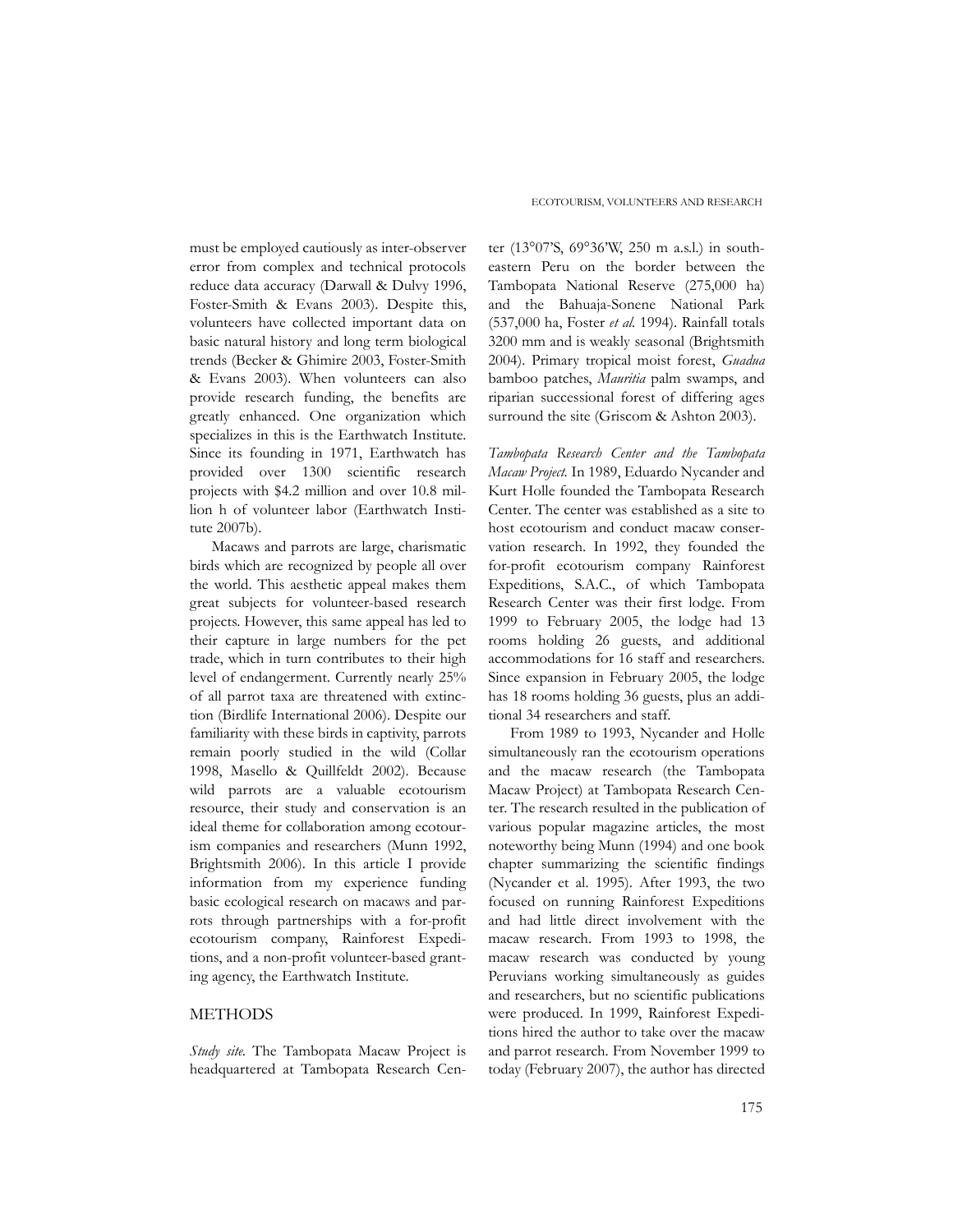#### **BRIGHTSMITH**

the macaw and parrot research at Tambopata Research Center (TRC). The project work force has consisted of a mix of foreign (non-Peruvian) volunteers who paid \$10 per day to Rainforest Expeditions for room and board, Peruvian volunteers, and paid Peruvian employees.

*Earthwatch Institute*. The Earthwatch Institute is an international non-profit organization that supports scientific field research through the use of volunteers (Haag 2005, Earthwatch Institute 2007a). Earthwatch invests a great deal of resources and staff time in recruiting volunteers and preparing them for their trip. Research funding is on a *per capita* rate, based on the number of volunteers that work on the project. In 2000, the author received a grant from the Earthwatch Institute which provided funding and teams of volunteers from January 2001 to today (February 2007).

## RESULTS

Since 1999 the Tambopata Macaw Project has generated data on many aspects of psittacine biology including clay lick use, nesting, chick growth, diets (species and nutritional composition), food availability, movements, abundance, group sizes, diseases, and survival and reproduction of released macaws. This has resulted in 20 scientific reports, 3 manuscripts in conference proceedings, and 7 peerreviewed publications (five published and one in press and one submitted as of February 2007). The average annual budget for the research was approximately \$20,000 in cash (excluding salary for the author). Nearly 90% of this money was provided by Earthwatch, the rest came from zoos, universities, bird clubs, and private individuals.

*Earthwatch Institute*. From January 2001 to February 2007, Earthwatch provided 26 teams totaling 328 volunteers. Team visits ranged from 10 days in 2001 and 2002 to 12 days in 2003–2007. Earthwatch volunteers worked for 6 h per day for 6 to 7 days per trip, spending the rest of the days in transportation and training. Teams were approximately one per month from November to February. Rainforest Expeditions handled all of the logistics for the groups including food, lodging, and transportation. The company also provided two or three professional guides per group to escort volunteers to assignments and give guided walks during volunteers' free time. Earthwatch paid Rainforest Expeditions directly for this service.

Earthwatch provided the author about  $$18,000$  per year in research funds (N = 7 years) while volunteers produced over 13,000 h of data collection (e.g., nest observations, clay lick observations, and video analysis), data entry, sample processing, and trail marking. Nearly 100% of the video data and clay lick data are useable while about 85% of the nest observations are useable. The majority of the 15% of the nest observation data that were unusable were from the first trips in 2001 when training was inadequate or from observers who confused codes and protocols during their first few days of data collection. For the principal investigator, grant writing was limited to the initial proposal and a fourth year renewal, and annual reports. Grant renewals from Earthwatch are not guaranteed, but are likely for projects that continuously attract volunteers and produce good scientific results.

*Rainforest Expeditions*. The company provided about \$40,000 in services per year including free and reduced cost food and lodging, work space, boat transportation, logistical support, help obtaining permits from local government agencies, and a part time salary for the author. A separate publication detailing the expenses and financial gains from hosting the macaw research is in preparation.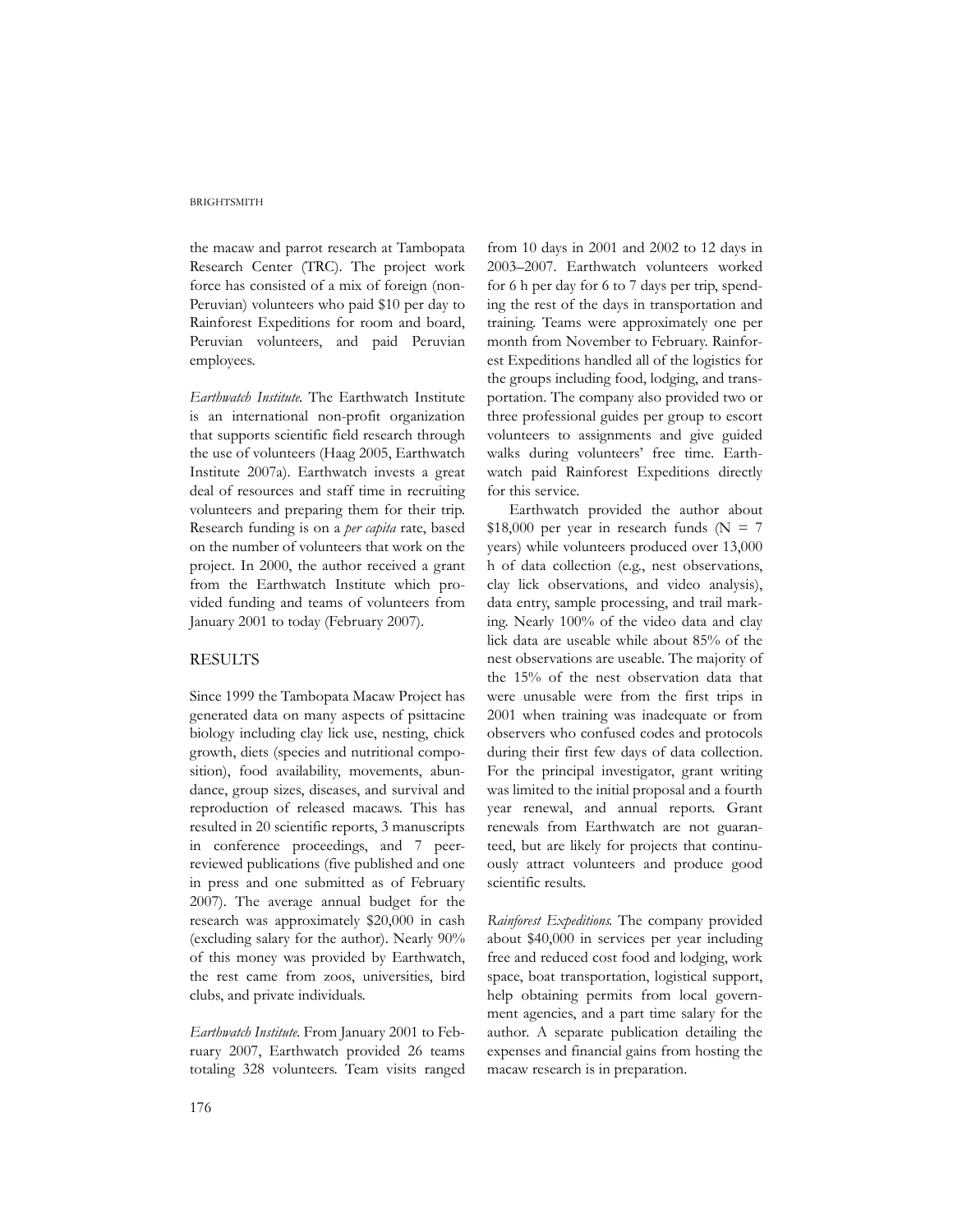*Research and tourism interactions*. On a daily basis, there was little conflict between research and tourism. Rainforest Expeditions put no restrictions on the research activities, but did request that researchers explain their activities to the guests when they engaged in potentially high impact activities like trapping parrots at the clay lick. The conflicts that did occur were usually related to transportation, interpersonal relations, and use of space. The main priority of Rainforest Expeditions is tourism, therefore tourists are almost always given priority. One of the most obvious manifestations of this is that the researchers have little control over the movements of boats between town (Puerto Maldonado) and Tambopata Research Center. Boats are programmed based on the movements of tourists and researchers are allowed to travel on these boats, space permitting. On occasion this has resulted in researchers waiting 1 to 4 extra days for boat transportation.

The staff at TRC, especially cooks and boat drivers, frequently performed extra work for the researchers, yet were given no extra compensation. Support from upper level management, located in Lima, was excellent. Conflicts with middle level management were common: 4 of 6 managers at TRC and 2 of 5 managers in the regional office in Puerto Maldonado clashed to some extent with the author. These conflicts resulted in elevated stress levels and additional logistical problems with food and transportation. Researchers were required to maintain basic levels of hygiene and behavior when in the lodge for the benefit of the guests. On three occasions research assistants were banned from work at TRC due to negative interactions with the lodge manager, staff, or guests.

The most common source of conflict between researches and company staff at TRC was over the use of space. From November to December 1999, researchers slept in the com-

munal guide room, tents, or tourist rooms (moving from the latter when the lodge became full) and shared a 3 x 2.5 m work area. From January 2000 to May 2005, the researchers had a 3 x 2.5 m office for their exclusive use but sleeping arrangements remained the same. From June 2005 to present, the researchers use a 9 x 6 m research area, five 3 x 3 m bedrooms, and a 3 x 12 m work area. Researchers often reacted negatively when they had to move from their sleeping or working areas to accommodate personnel and guests.

### DISCUSSION

Over the past 7 years, Rainforest Expeditions and Earthwatch supported the macaw research with over \$450,000 in cash, goods and services. This represented over 95% of the total budget for the research. These two sources of support allowed the research to continue without interruption for nearly the entire period. Running an academic research program within an ecotourism company, funded by a volunteer organization while highly successful, was not particularly easy and would not work for all researchers or projects.

*Earthwatch Institute.* This NGO provided the Tambopata Macaw Project with reliable, longterm funding and volunteer labor. Supervising the Earthwatch teams was made easier for the author because Rainforest Expeditions handled all the logistics. Supervising the teams was rewarding because many volunteers were visibly moved by the experience of living in the tropical forest and working with macaws. In addition, the author learned new skills from volunteers and was forced to refine and improve his data protocols and research conclusions through the numerous questions asked by volunteers during training, presentations, and casual conversations (see also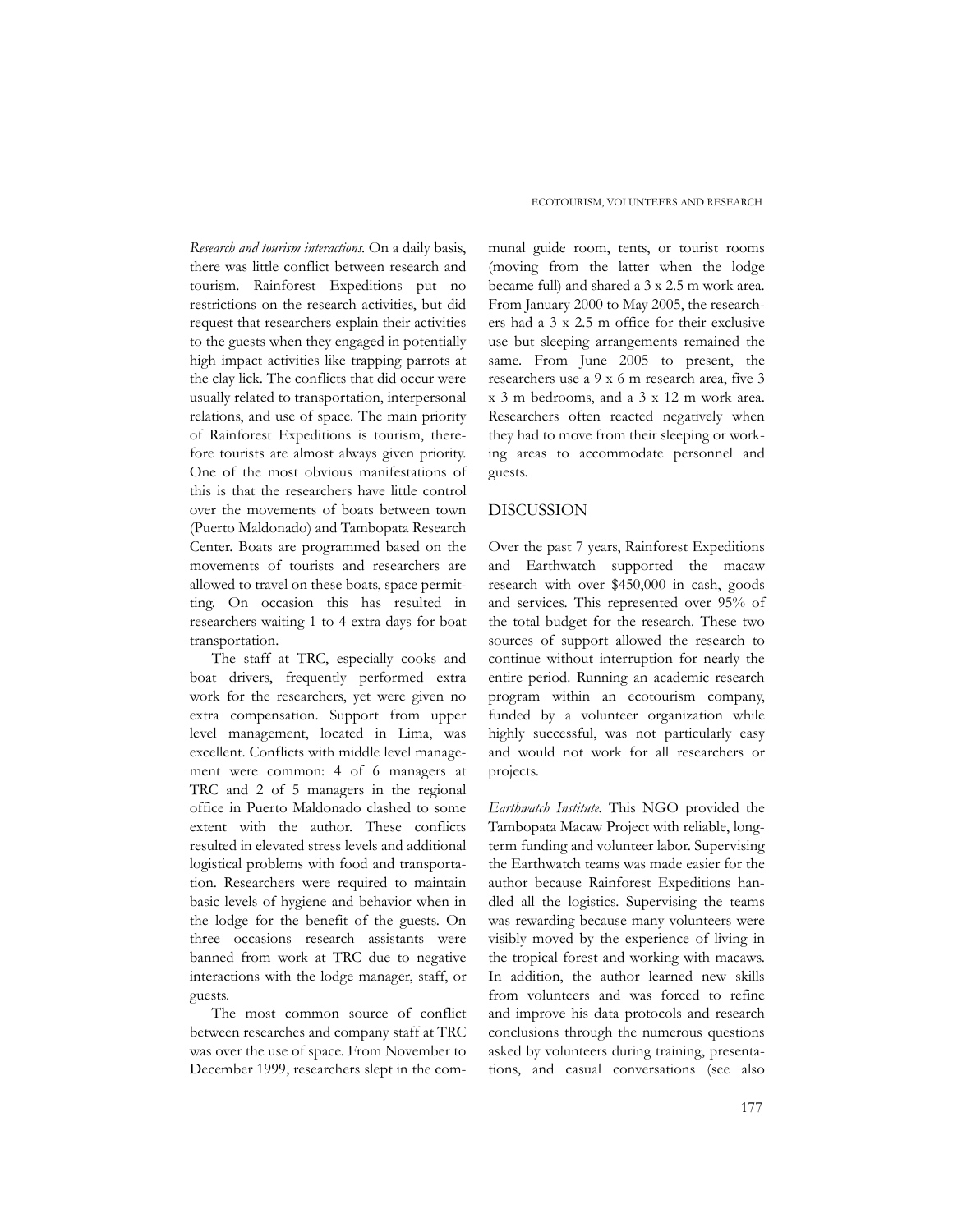## **BRIGHTSMITH**

Foster-Smith & Evans 2003). However, supervising the teams required a great deal of people management skills, time, and energy by the author to keep the group happy and focused on the research. Despite this, the combination of Rainforest Expeditions and Earthwatch was an attractive funding option for this research project. Investigators considering working with Earthwatch or other volunteer based organizations should carefully weigh the advantages and disadvantages.

#### Advantages

- 1) Earthwatch is an ideal funder for long term monitoring projects as they are willing to continue funding as long as the volunteers continue to sign up, remain happy with their experience, and the project makes scientific progress.
- 2) Volunteers are eager workers and genuinely want to help (Foster-Smith & Evans 2003), and in fact, the worst thing to do with an Earthwatch group is not give them enough to do (pers. observ.).
- 3) Many Earthwatch volunteers come with special skills, and adaptable researchers who can exploit these strengths stand to learn a great deal and explore new research avenues.
- 4) The author improved his data collection protocols through repeated training of Earthwatch volunteer groups.

## Disadvantages

- 1) The annual grant is based on the number of volunteers that sign up for the project, so funding levels fluctuate and never reached the grant maximum. Researchers must be prepared to deal with this reality.
- 2) Earthwatch explicitly prohibits researchers

from soliciting funds from volunteers, so this is not a good way to build up a group of project donors.

- 3) Earthwatch grants do not pay university overhead or principal investigator's salary. The latter may be important for untraditional principal investigators like the author who did not hold a paying university position during most of the study or graduate students that do not have scholarships or paying assistantships.
- 4) Working closely with volunteer groups is simultaneously rewarding and exhausting. Researchers with limited interpersonal skills should avoid working with Earthwatch.
- 5) Research tasks and data collection must be simple enough so that naïve volunteers can be trained quickly to do the task reliably (Foster-Smith & Evans 2003). Also researchers should invest time in making high quality training materials.
- 6) Arranging logistics for large Earthwatch groups can be very time consuming unless special personnel or established companies (like Rainforest Expeditions) are contracted for this purpose.

*Rainforest Expeditions*. The free and reduced cost food, lodging, and transportation provided by Rainforest Expeditions, coupled with the use of volunteer labor, guaranteed that the research could continue without interruption even if the amount of cash income from Earthwatch and other sources fluctuated. This also allowed the author to solicit funds from private individuals and small donors and ensure them that 100% would go to the purchase of field gear, nest boxes, etc., and not be spent on lodging and transportation.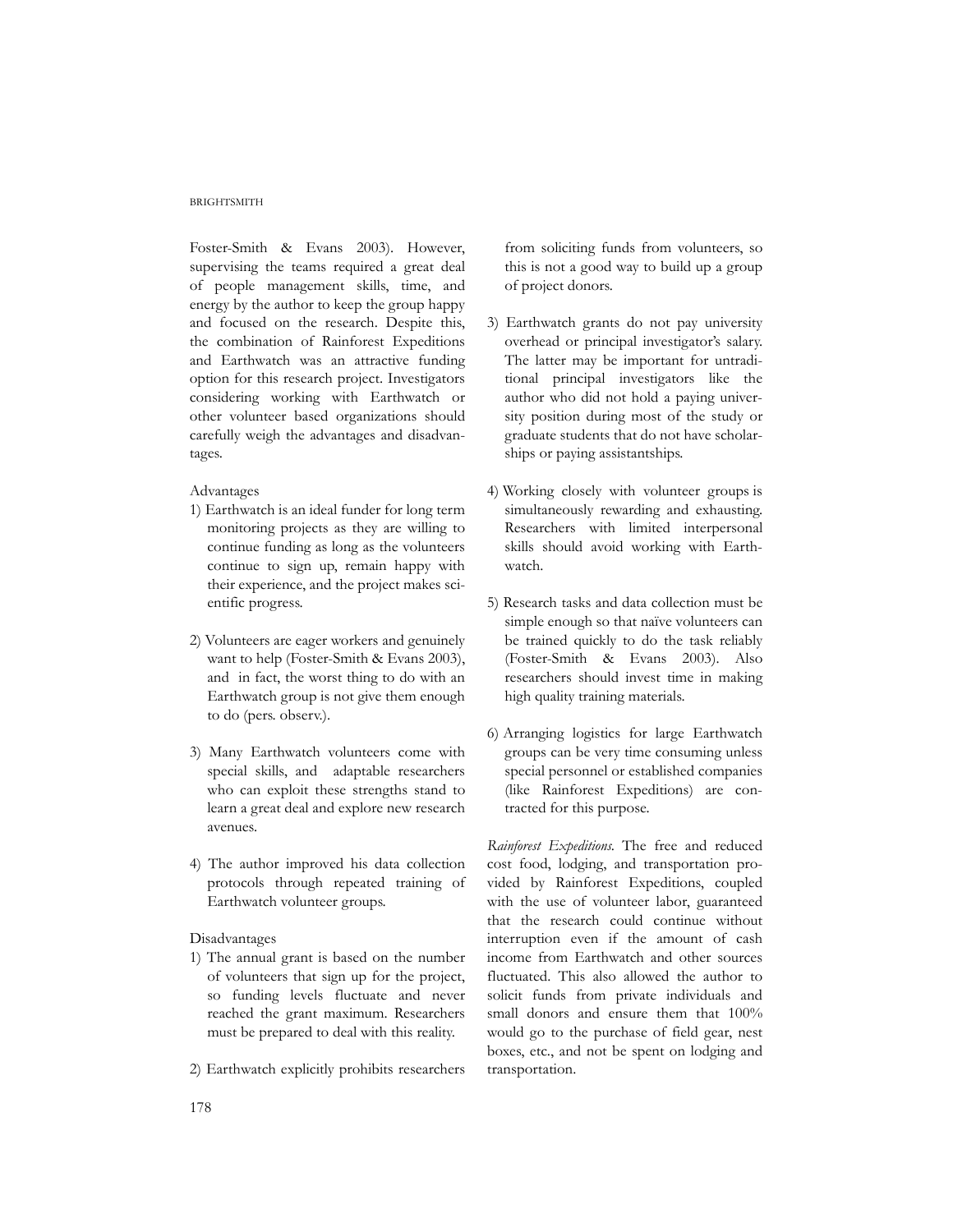Conducting research within an established ecotourism facility was very successful for the Tambopata Macaw Project. The conflicts that did occur were apparently no more severe than those researchers can encounter when working at many designated field research centers. As a result, I encourage more scientists and ecotourism companies to consider entering in to mutually beneficial agreements. However, such agreements would not work for all projects. In order for this model to work, both the ecotourism company and the researcher must be willing to make real sacrifices. Before entering in to an agreement, I suggest that both the company and the researcher(s) consider the following list of criteria.

The ecotourism company should:

- 1) Be truly committed to supporting the research. This support must come from the highest levels of management and be based on the understanding that research provides a broad range of benefits for the company, not just direct income.
- 2) Inform staff at all levels of the company about the importance of research to the success of the company.
- 3) Be willing to invest money and staff time in providing services for researchers. Many companies may be unwilling to invest money in research activities which provide indirect benefits and direct payoffs at unspecified times in the future.
- 4) Provide space for the exclusive use of researchers and not ask them to move. This is especially true for work and gear storage areas.
- 5) Minimize restrictions on researcher activities. If the company plans on prohibiting

any activities due to their impacts on the ecotourism activities, this should be done by upper level management and explained clearly in advance to avoid conflicts after researchers' plans have been made.

- 6) Identify ecotourism activities that negatively impact research activities or study species and discuss ways to study, mitigate, or eliminate these impacts.
- 7) Communicate clearly and regularly with researchers. Researchers are much more willing to make sacrifices, change plans, etc. when they understand the reasons for these activities.

The researchers should:

- 1) Be flexible. Researchers working within an ecotourism facility must recognize that the main priority of the facility is ecotourism. This means that researchers must be flexible about travel schedules, living arrangements, meals, and other details.
- 2) Choose a charismatic study system. While not absolutely necessary, it helps if ecotourists and potential volunteers are interested in the study system.
- 3) Communicate well with the general public. Good written and verbal communication skills with a general audience (magazine articles, presentations, and casual conversations) are important.
- 4) Invest time in interacting with guests, providing presentations and explaining the importance of the research.
- 5) Interact well with the company staff. Good personal relationships with company staff are very helpful in ensuring that the staff promptly complies with researcher requests. Communicating with staff in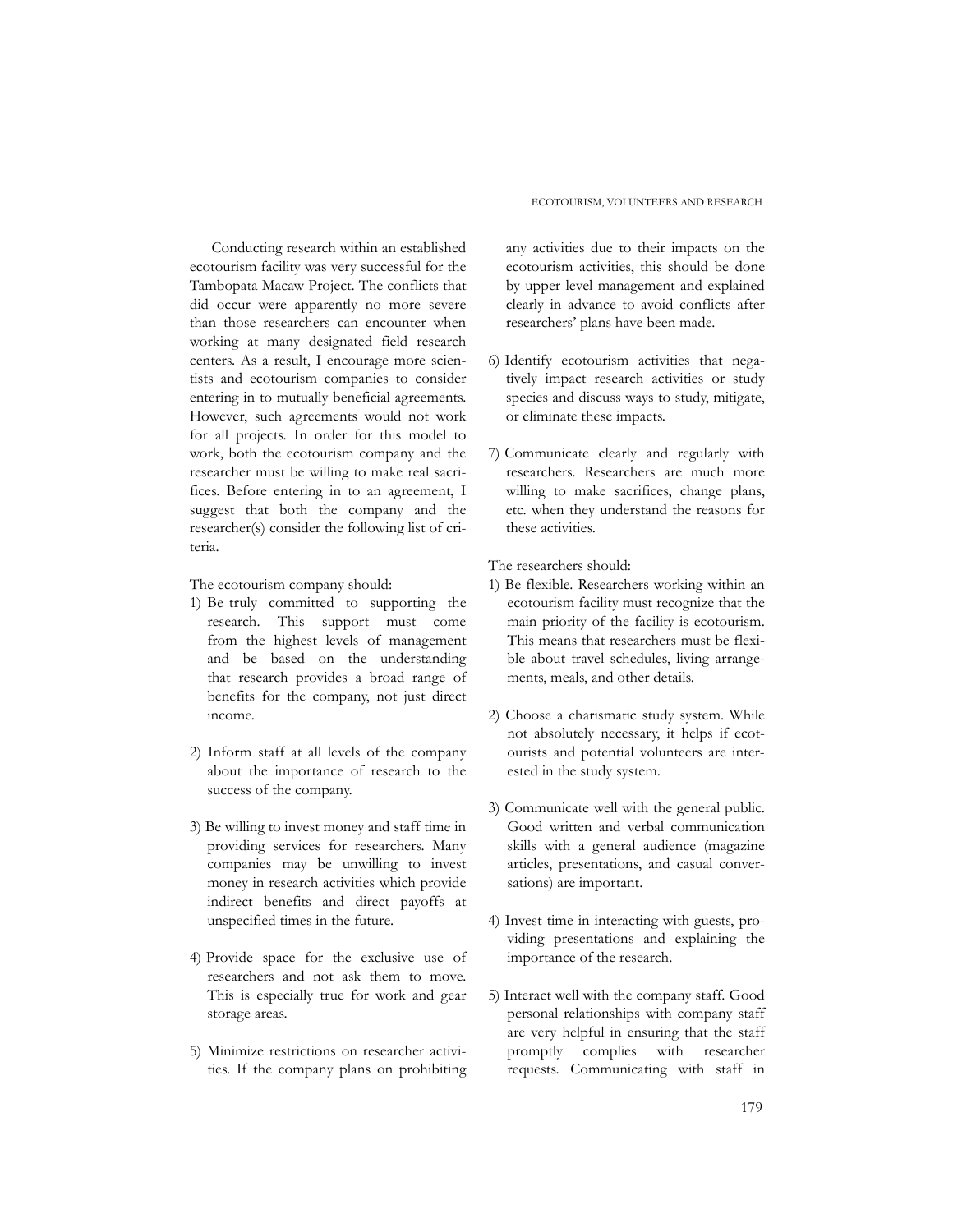their native language is usually an important step in this process.

- 6) Help educate the staff about the importance of the research to the overall success of the company. This provides incentives for the staff to help researchers.
- 7) Maintain basic hygiene levels and adhere to codes of acceptable conduct. Ecotourism companies do not tolerate complaints by tourists about researcher appearance and conduct, and researchers who generate such complaints will be asked to leave.
- 8) Be aware of research activities that negatively impact ecotourism activities. Researchers should take steps to mitigate or eliminate these impacts and inform the company and guests of the importance of these activities.

Ecotourism is by no means a panacea. The failures of ecotourism can often be linked to companies that do not care sufficiently about the welfare of the resources they exploit (Fennell & Weaver 2005). However, this paper shows that 1) ecotourism can effectively support scientific research, 2) objective scientific research can be conducted within the confines of an ecotourism company, and 3) volunteer organizations, such as the Earthwatch Institute can provide an important source of labor for research projects. Obtaining funding for natural history studies and long term monitoring is difficult, especially in the tropics. However, we still know relatively little about the basic biology of most tropical species. It is the hope of the author that more ecotourism companies will host or even hire researchers to conduct high quality basic science and help us fill in the gaps in our knowledge of tropical flora and fauna.

## ACKNOWLEDGMENTS

Thanks to K. Holle and E. Nycander for having the vision to incorporate serious research in to their ecotourism company and to the staff and managers of Tambopata Research Center, Posada Amazonas and Refugio Amazonas for their daily support of researchers. Thanks also to the myriad of research assistants who collected the research data especially my field leaders B. Wilkerson, M. Dragiewicz, O. Gonzales, A. Figari, A. Bravo, A. Johnson, D. Matsufuji, G. T. Vigo, and K. Quinteros. As indicated above, the macaw research was funded by Rainforest Expeditions, the Earthwatch Institute and private donors. K. Holle (Rainforest Expeditions) and H. Pruiksma (Earthwatch) compiled data for this paper. The abstract was translated by Patricia Mendoza. This paper was improved by the comments of Bernadette Plair and Thomas White.

# **REFERENCES**

- Ayala, H. 1997. Resort ecotourism: a catalyst for national and regional partnerships. Cornell Hotel Rest. Admin. Quart. 38: 34–45.
- Ayala, H. 2000. Panama's TRC action plan. Cornell Hotel Rest. Admin. Quart. 41: 108–119.
- Báez, A. L. 2002. Sky walk sky trek: a successful community project in the mountains of Monteverde, Costa Rica. Mt. Res. Dev. 22: 128–131.
- Becker, C. D., & G. Ghimire. 2003. Synergy between traditional ecological knowledge and conservation science supports forest preservation in Ecuador. Conserv. Ecol. 8: 1.
- Birchenough, A. C., S. M. Evans, & D. F. Welsh. 2001. A tyne for change. Science Public Affairs August: 18–19.
- Birdlife International. 2006. Data zone. http:// www.birdlife.org/datazone/species/. Accessed 15 August 2006.
- Bookbinder, M. P., E. Dinerstein, A. Rijal, H. Cauley, & A. Rajouria. 1998. Ecotourism's support of biodiversity conservation. Conserv. Biol. 12: 1399–1404.